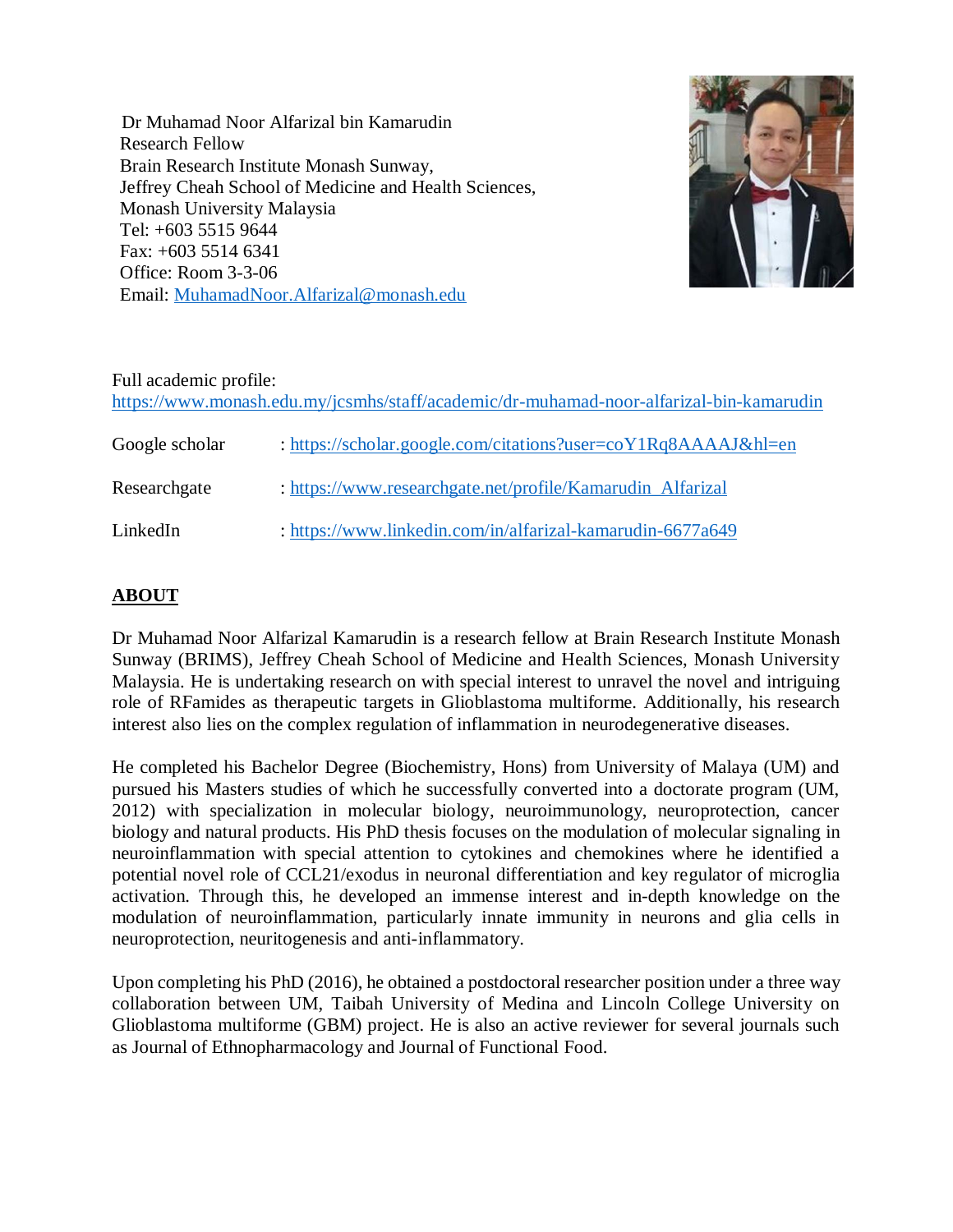## **Qualifications**

- Doctor of Philosophy (Biochemistry), University of Malaya
- Bachelor of Science (Biochemistry, University of Malaya Best Thesis Award, University of Malaya
- Associate Diploma (Instrument Studio Teaching), International Music of Exam Board, Australia.

# **RESEARCH EXPERTISE**

- Cancer biology Gliomas & Glioblastoma multiforme
- Molecular Biology
- Neuroimmunology & Neuroprotection
- $\bullet$  Molecular signal transduction Protein Signaling
- Nutraceuticals

## **RESEARCH EXPERIENCE & EMPLOYMENT**

| Oct $2017$ – present | Research Fellow, Brain Research Institute Monash Sunway (BRIMS),<br>Jeffrey Cheah School of Medicine, Monash University Malaysia. |
|----------------------|-----------------------------------------------------------------------------------------------------------------------------------|
| $2016 - 2017$        | Post-doctorate, Lincoln University College                                                                                        |
| $2014 - 2016$        | Research Assistant, Biomolecular Research Group (University of Malaya)                                                            |
| $2010 - 2013$        | Research Assistant, Biomolecular Research Group (University of Malaya)                                                            |

## **AWARDS**

- Best Thesis Award & Amersham Biosciences Prize by Malaysia Society of Biochemistry and Molecular Biology (MSBMB), Malaysia.
- 1<sup>st</sup> Prize Oral Presenter at InPRAS Conference UM 2014.
- 1<sup>st</sup> Prize Poster Presenter at World Congress on Healthy Ageing 2012
- Best Poster Presentation, 39th Annual Malaysian Society for Biochemistry and Molecular Biology Conference, 2014, (INTERNATIONAL)
- Silver Medal Winner for Poster Presentation (Biochemistry & Physiology), 19th Biological Sciences Graduate Congress, National University of Singapore, 2014 (International).
- Silver Medal Winner for Poster Presentation (Biochemistry & Physiology), 18th Biological Sciences Graduate Congress, University of Malaya, 2014.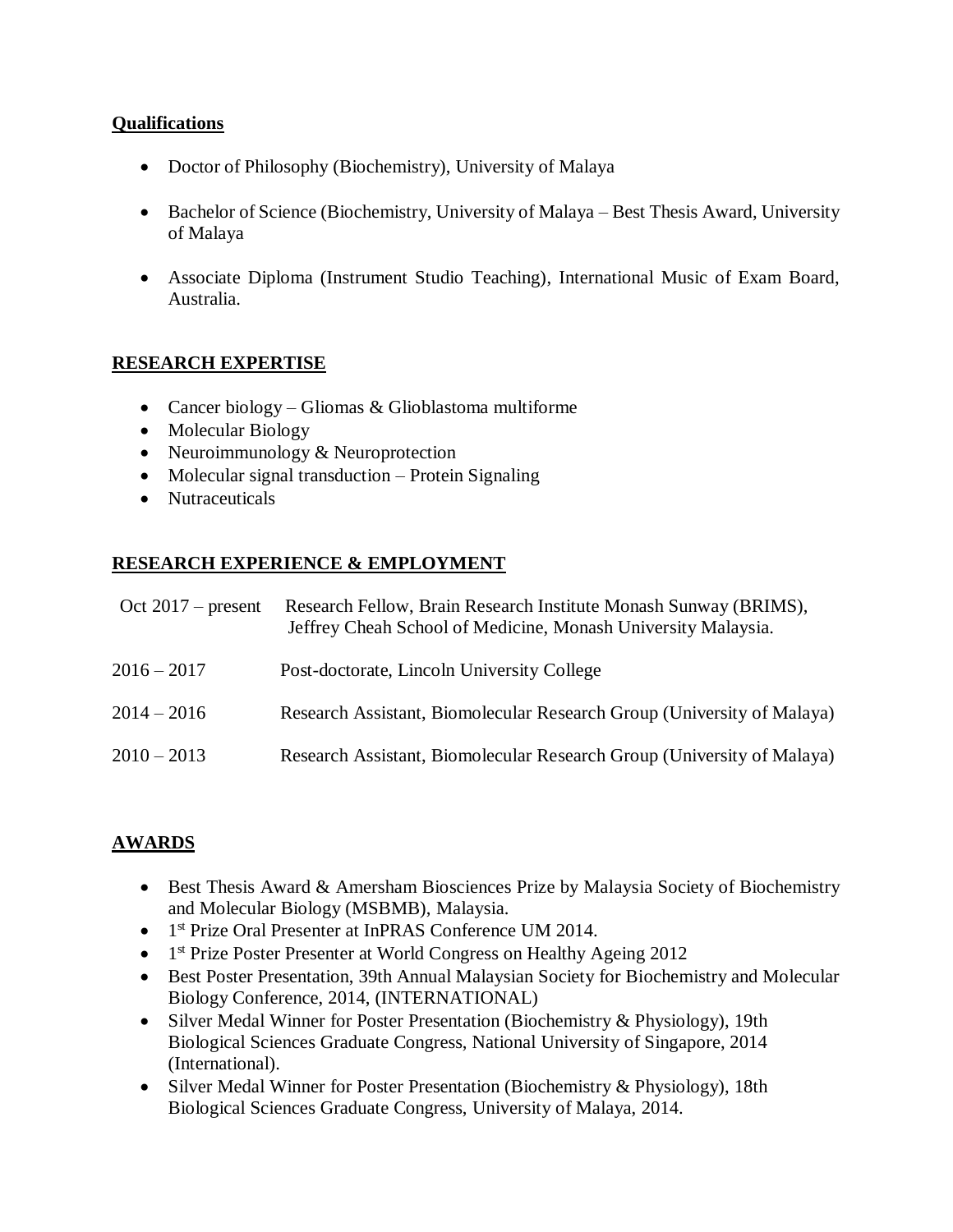- Poster Winner 26th Inter Varsity Biochemistry Seminar, 26th Inter Varsity Biochemistry Seminar & Malaysian Society for Biochemistry and Molecular Biology, 2015, (NATIONAL)
- Poster Winner (Two Undergraduate Students) 24th Inter Varsity Biochemistry Seminar, 24th Inter Varsity Biochemistry Seminar,Malaysian Society for Biochemistry and Molecular Biology, 2013

He has been involved and hold the key role in obtaining various research grant such as High Impact Research (HIR) UM, Fundamental Research Grant Scheme (MoHE – Best FRGS Project Award 2014) and University Malaya Research Grant (UMRG).

### **RESEARCH INTERESTS**

My main research aspiration is to develop novel target in human gliomas management that will tackle the issue of chemoresistant and tumor recurrence which ultimately will improve the prognosis among patients with different tumor status and background. In doing so, I believe that the cardinal focus should be on multimodal mechanistic pathways by using natural products and the modulation of alternative neuroendocrine system. I envision the bright future of human gliomas management through their great potentiality as neo-adjuvants and/or chemotherapeutics while being cost-effective with marginal side-effects would lead to a more affordable treatment in the current setting of gliomas healthcare.

#### **Current Projects:**

The modulation of neuroendocrine and their alternative pathways as target sites in high grade gliomas.

Lentinan and 6-shogaol as chemosensitizer agent of temozolomide in human glioblastoma multiforme.

#### **RESEARCH PUBLICATIONS**

#### **Peer reviewed Journal Papers:**

Chan, C. K., Tan, L. T. H., Andy, S. N., Kamarudin, M. N. A., Goh, B. H., & Kadir, H. A. (2017). Anti-neuroinflammatory Activity of Elephantopus scaber L. via Activation of Nrf2/HO-1 Signaling and Inhibition of p38 MAPK Pathway in LPS-Induced Microglia BV-2 Cells. Frontiers in Pharmacology, 8, 397.

Sheikh, B. Y., Sarker, M. M. R., Kamarudin, M. N. A., & Mohan, G. (2017). Antiproliferative and apoptosis inducing effects of citral via p53 and ROS-induced mitochondrial-mediated apoptosis in human colorectal HCT116 and HT29 cell lines. Biomedicine & Pharmacotherapy, 96, 834-846.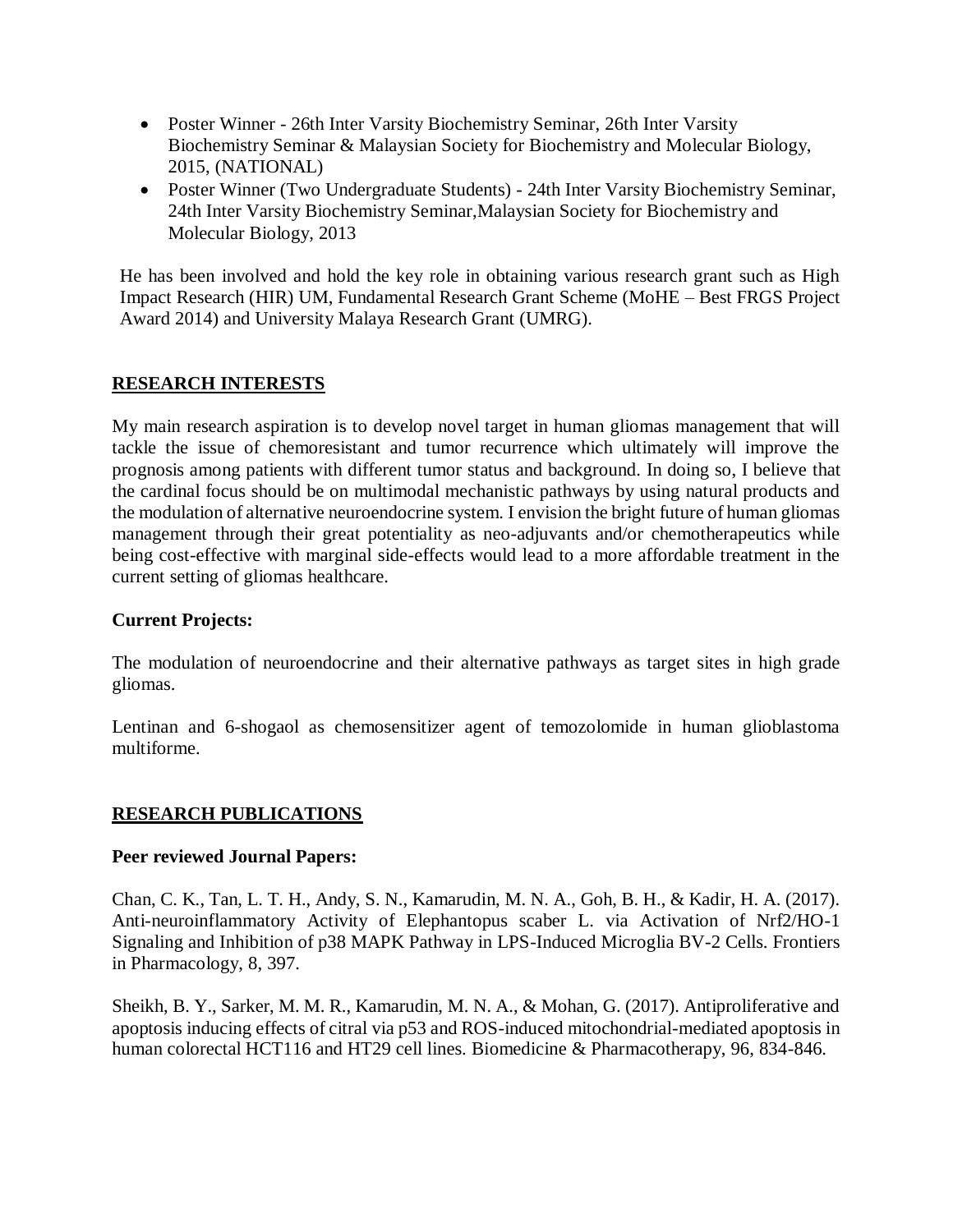Kamarudin, M. N. A., Sarker, M. M. R., Kadir, H. A., & Ming, L. C. (2017). Ethnopharmacological uses, phytochemistry, biological activities, and therapeutic applications of Clinacanthus nutans (Burm. f.) Lindau: A comprehensive review. Journal of Ethnopharmacology.

Sheikh, B. Y., Sarker, M. M. R., Kamarudin, M. N. A., & Ismail, A. (2017). Prophetic medicine as potential functional food elements in the intervention of cancer: A review. Biomedicine & Pharmacotherapy, 95, 614-648.

Supriady, H., Kamarudin, M. N. A., Chan, C. K., Goh, B. H., & Kadir, H. A. (2015). SMEAF attenuates the production of pro-inflammatory mediators through the inactivation of Aktdependent NF-κB, p38 and ERK1/2 pathways in LPS-stimulated BV-2 microglial cells. Journal of Functional Foods, 17, 434-448.

Syed Hussein, S. S., Kamarudin, M. N. A., & Abdul Kadir, H. (2015). (+)-Catechin Attenuates NF-κB Activation Through Regulation of Akt, MAPK, and AMPK Signaling Pathways in LPS-Induced BV-2 Microglial Cells. The American Journal of Chinese Medicine, 43(05), 927-952

Lo, J. Y., Kamarudin, M. N. A., Hamdi, O. A. A., Awang, K., & Kadir, H. A. (2015). Curcumenol isolated from Curcuma zedoaria suppresses Akt-mediated NF-κB activation and p38 MAPK signaling pathway in LPS-stimulated BV-2 microglial cells. Food & function, 6(11), 3550-3559.

Hamdi, O. A. A., Ye, L. J., Kamarudin, M. N. A., Hazni, H., Paydar, M., Looi, C. Y., ... & Awang, K. (2015). Neuroprotective and Antioxidant Constituents from Curcuma zedoaria Rhizomes. Records of Natural Products, 9(3), 349.

Moghadamtousi, S. Z., Kamarudin, M. N. A., Chan, C. K., Goh, B. H., & Kadir, H. A. (2014). Phytochemistry and biology of Loranthus parasiticus Merr, a commonly used herbal medicine. The American journal of Chinese medicine, 42(01), 23-35.

Kamarudin, M. N. A., Raflee, N. A. M., Hussein, S. S. S., Lo, J. Y., Supriady, H., & Kadir, H. A. (2014). (R)-(+)-α-Lipoic acid protected NG108-15 cells against H2O2-induced cell death through PI3K-Akt/GSK-3β pathway and suppression of NF-κβ-cytokines. Drug design, development and therapy, 8, 1765.

Goh, B. H., Chan, C. K., Kamarudin, M. N. A., & Kadir, H. A. (2014). Swietenia macrophylla King induces mitochondrial-mediated apoptosis through p53 upregulation in HCT116 colorectal carcinoma cells. Journal of ethnopharmacology, 153(2), 375-385.

Chan, G., Kamarudin, M. N. A., Wong, D. Z. H., Ismail, N. H., Abdul Latif, F., Hasan, A., ... & Abdul Kadir, H. (2012). Mitigation of H2O2-induced mitochondrial-mediated apoptosis in NG108-15 cells by novel mesuagenin C from Mesua kunstleri (King) kosterm. Evidence-Based Complementary and Alternative Medicine, 2012.

Chan, C. K., Goh, B. H., Kamarudin, M. N. A., & Kadir, H. A. (2012). Aqueous fraction of Nephelium ramboutan-ake rind induces mitochondrial-mediated apoptosis in HT-29 human colorectal adenocarcinoma cells. Molecules, 17(6), 6633-6657.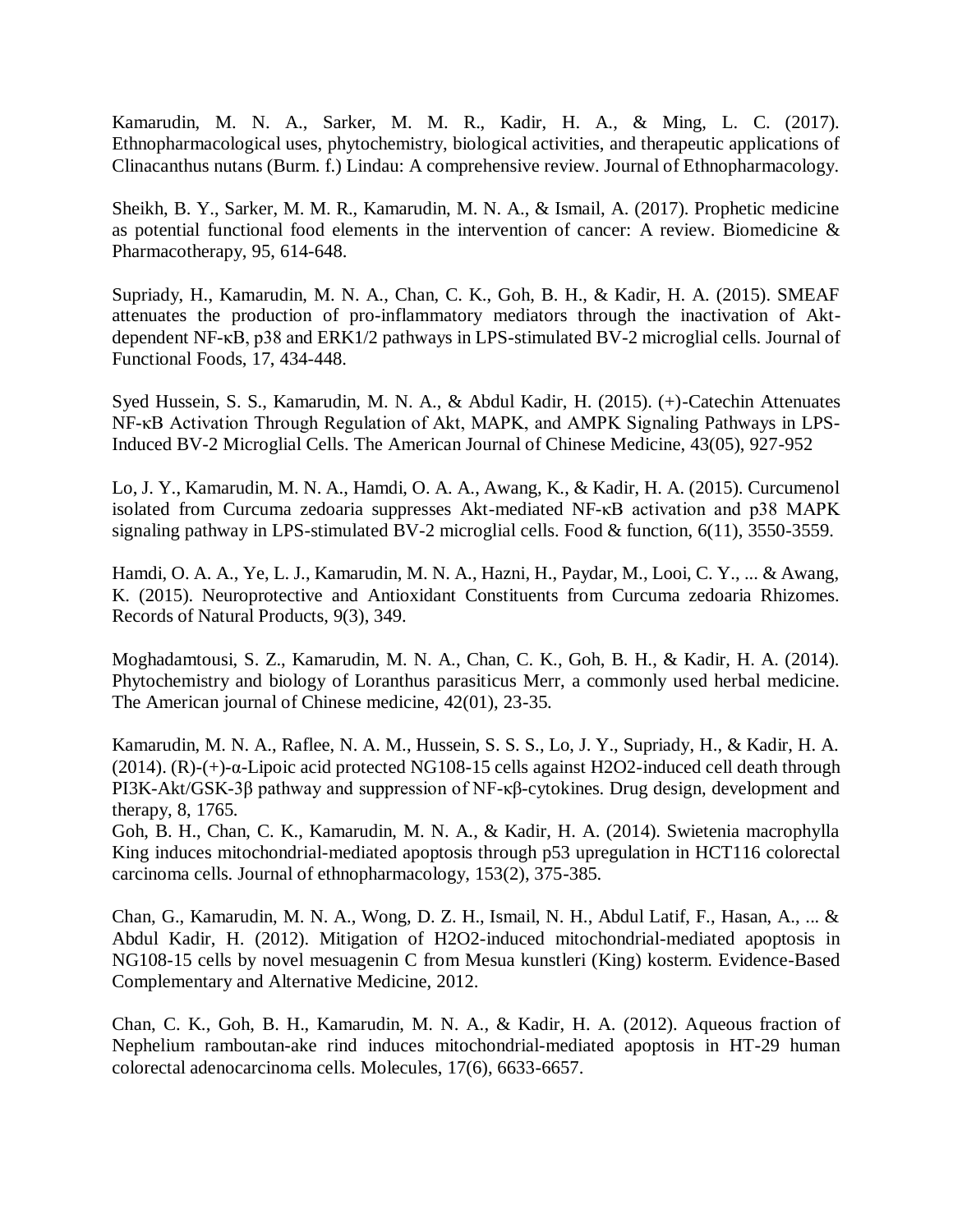#### **Journal Papers in Review:**

Kamarudin, M. N. A., Chan, G., Awang, K. & Kadir, H. A. (2018). Mesuagenin c mitigated LPSmediated neuro-glia inflammation through modulation of PI3K-Akt/GSK-3β signaling pathway and CCL21 inhibition. Toxicology Letters (In Review)

Sheikh, B. Y., Kamarudin, M. N. A., Sarker, M. M. R., & Mohan, G. D.M. (2016). Chrysin inhibited cell proliferation and induced ROS-mediated mitochondrial-mediated apoptosis in human glioblastoma mulfitforme T98G cells. Frontiers in Pharmacology (In Review)

## **Journal Papers in Preparation:**

Kamarudin, M. N. A. & Parhar, I. S. (2018). The emerging therapeutic potential of antipsychotics drugs in the management of human gliomas. (Review Article, in preparation for Neuro-oncology).

Kamarudin, M. N. A., Parhar, I. S., & Sarker, M. M. R. (2018). Is metformin effective for the treatment of colorectal cancer? A review on its molecular mechanism, pre-clinical and clinical aspects. (Oncotarget).

Sheikh, B. Y., Kamarudin, M. N. A., Parhar, I. S., Sarker, M. M. R., & Mohan, G. D.M. (2016). Oleic acid induces growth inhibition and ROS-mediated mitochondrial-mediated apoptosis in Ca Ski cells. (Prostaglandins, Leukotrienes and Essential Fatty Acids).

#### **Proceeding/Conference Abstracts:**

Mesuagenin C attenuated LPS-stimulated BV-2 and NG108-15 cells by modulating NF-κB, CCL21 and cytokines through PI3K- Akt/GSK-3β. FEBS EMBO 2014, Palais des Congrès in Paris, France, August 30-September 4, 2014. Special Issue: FEBS EMBO 2014 Conference, *FEBS Journal*, 281(s1), 1(823).

Protective effects of  $(R)$ - $(+)$ - $\alpha$ -Lipoic Acid against MPP+-stimulated microglia cells and toxicity in dopaminergic SH-SY5Y cells through PI3K-Akt/GSK- 3β pathway. FEBS EMBO 2014, Palais des Congrès in Paris, France, August 30-September 4, 2014. Special Issue: FEBS EMBO 2014 Conference, *FEBS Journal*, 281(s1), 1(823).

Catechin supressed LPS-induced neuroinflammation in BV-2, C6 and NG108-15 cells by modulating CCL21 through PI3K-Akt. *Journal of the Neurological Sciences*, 333, e337. XXI World Congress of Neurology held at Reed Messe Wien GmbH Congress Center, Vienna, Austria, September 21-26, 2013.

α-Lipoic acid protects against LPS-induced BV-2 activation and MPTP- induced toxicity in SH-SY5Y neuronal cells. *Journal of the Neurological Sciences*, 333, e338. XXI World Congress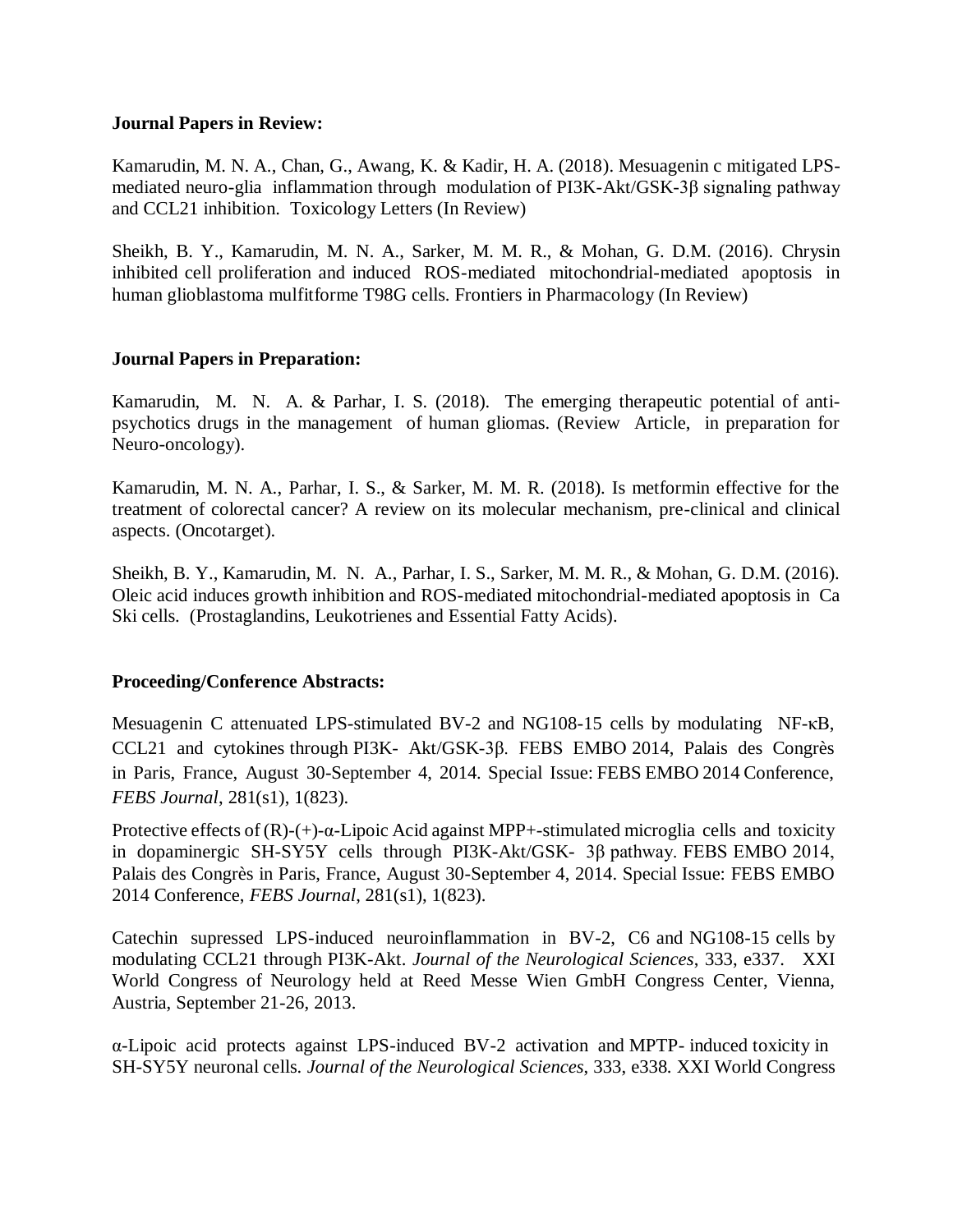of Neurology held at Reed Messe Wien GmbH Congress Center, Vienna, Austria, September 21- 26, 2013.

Mesuagenin C mitigated LPS-induced neuroinflammation in BV-2 and NG108-15 cells through pMTOR-PI3K-Akt and CCL21 downregulation. *Journal of the Neurological Sciences*, 333, e349. XXI World Congress of Neurology held at Reed Messe Wien GmbH Congress Center, Vienna, Austria, September 21-26, 2013. 2013.

### **Conference Presentation:**

#### **Oral paper presentation**

- Mesuagenin c suppresses microglia inflammation and improves neuronal survival by modulating NF-Κb, cytokines and chemokines through PI3K- Akt/GSK-3β. International Post-Graduate Seminar University of Malaya 2014.
- Neuroprotective and neuritogenic molecular mechanisms of novel mesuagenin C from Mesua kunstleri (King) Kosterm in NG108-15 cells. Symposium on Natural Products and Medicinal Chemistry (NPMC), 17th Malaysian Chemical Congress (17MCC), October 15- October 17, 2012, Putra World Trade Centre, Kuala Lumpur, Malaysia.
- Neuroprotective and neuritogenic molecular mechanisms of mesuagenin C from *Mesua kunstleri* through CCL21 regulation in NG108-15 cells. International Conference on Molecular Biology and Biochemistry, WASET. May 28 – Jun 1, Chiba, Tokyo, Japan.

#### **Poster presentation:**

- Neuroprotection and neuritogenesis effects of Mesuagenin C from *Mesua kunstleri* in NG108-15 cells. The 1st World Congress on Healthy Ageing 2012, 19th to 22nd March 2012 at Kuala Lumpur Convention Centre.
- $\alpha$ -Lipoic acid mitigated H<sub>2</sub>O<sub>2</sub>-induced mitochondrial-mediated apoptosis in NG108-15 cells through PI3K-AKT pathway. 24th Intervarsity Biochemistry Seminar, 11 May 2013 to 11 May 2013, Taylor's University College & Malaysian Society of Biochemistry and Molecular Biology (MSBMB).
- *Swietenia macrophylla* ethyl acetate fraction suppressed LPS- induced neuroinflammation in BV-2 cells through PI3K/Akt and MAPK pathways. 39th Annual Conference of The Malaysian Society for Biochemistry & Molecular Biology, 25th-26th June 2014, Sama-Sama Hotel, KLIA, Sepang, Malaysia.
- Mesuagenin C attenuated LPS-stimulated BV-2 and NG108-15 cells by modulating NFκB, CCL21 and cytokines through PI3K- Akt/GSK-3β. FEBS EMBO 2014, Palais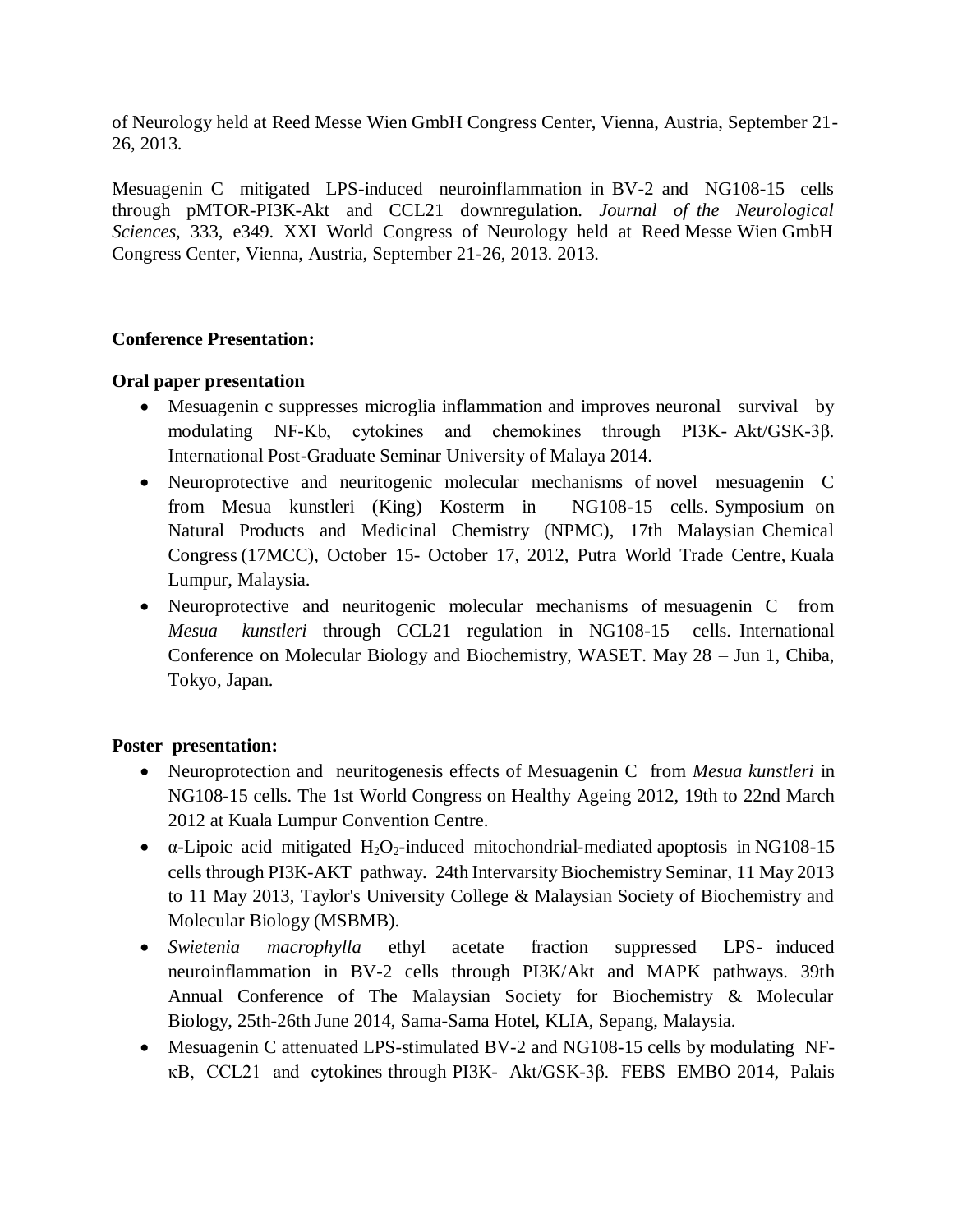des Congrès in Paris, France, August 30-September 4, 2014. Special Issue: FEBS EMBO 2014 Conference, *FEBS Journal*, 281(s1), 1(823).

- Protective effects of  $(R)-(+)$ - $\alpha$ -Lipoic Acid against MPP+-stimulated microglia cells and toxicity in dopaminergic SH-SY5Y cells through PI3K-Akt/GSK- 3β pathway. FEBS EMBO 2014, Palais des Congrès in Paris, France, August 30-September 4, 2014. Special Issue: FEBS EMBO 2014 Conference, *FEBS Journal*, 281(s1), 1(823).
- Catechin supressed LPS-induced neuroinflammation in BV-2, C6 and NG108-15 cells by modulating CCL21 through PI3K-Akt. *Journal of the Neurological Sciences*, 333, e337. XXI World Congress of Neurology held at Reed Messe Wien GmbH Congress Center, Vienna, Austria, September 21-26, 2013.
- α-Lipoic acid protects against LPS-induced BV-2 activation and MPTP- induced toxicity in SH-SY5Y neuronal cells. *Journal of the Neurological Sciences*, 333, e338. XXI World Congress of Neurology held at Reed Messe Wien GmbH Congress Center, Vienna, Austria, September 21-26, 2013.
- Mesuagenin C mitigated LPS-induced neuroinflammation in BV-2 and NG108-15 cells through pMTOR-PI3K-Akt and CCL21 downregulation. *Journal of the Neurological Sciences*, 333, e349. XXI World Congress of Neurology held at Reed Messe Wien GmbH Congress Center, Vienna, Austria, September 21-26, 2013. 2013.
- Curcumenol from curcuma zedoaria suppresses neuroinflammation induced by LPS in BV-2 neuronal cell model. 18th Biological Sciences Graduate Congress, 06 Jan 2014 to 08 Jan 2014, Faculty of Science, University of Malaya.
- Catechin from Loranthus parasiticus (L.) Merr attenuated LPS- induced neuroinflammation in BV-2 cells. 38th The Malaysian Society for Biochemistry & Molecular Biology Annual Conference, 28 Aug 2013 to 29 Aug 2013, The Malaysian Society for Biochemistry & Molecular Biology (MSBMB), (National(+)-Catechin Attenuates NF-κB Activation Through Regulation of Akt, MAPK, and AMPK Signaling Pathways in LPS-Induced BV-2 Microglial Cells. 19th Biological Sciences Graduate Congress, 12 Dec 2014 to 14 Dec 2014, Department of Biological Sciences in National University of Singapore (International).

# **RESEARCH GRANTS**

- IPPP PostGraduate Research Fund (UM, 2012-2015). Molecular Mechanisms Of NF-κβ-CCL21 Regulation By Mesuagenin C-Induced Neutritogenesis In NG108-15 Cells.
- IPPP PostGraduate Research Fund (UM, 2011-2013). Studies on the Aquilaria sp. (Agarwood) and its chemical constituents on age-related disease and its possible neuroprotective mechanisms on human neuroblastoma (SH-SY5Y)
- Fundamental Research Grant Scheme (FRGS): Investigation On CCL21-NF-κB Regulation By Catechin From *Loranthus Parasiticus* in *In Vitro* And *In Vivo* Alzheimer's